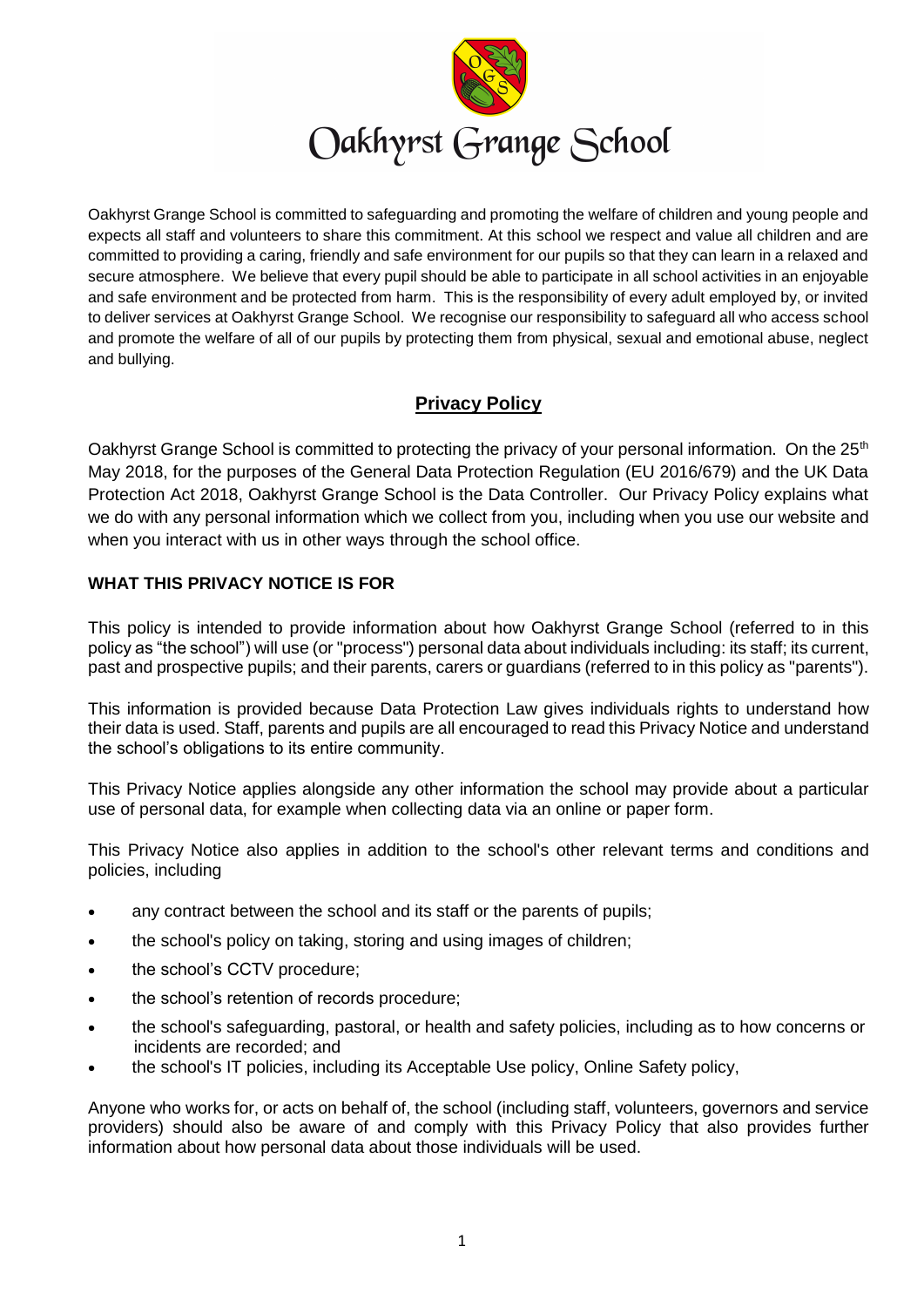## **RESPONSIBILITY FOR DATA PROTECTION**

 The School has appointed Mr Alex Gear, Headmaster as Chief Privacy Officer who will deal with all your requests and enquiries concerning the school's uses of your personal data (see section on Your Rights below) and endeavour to ensure that all personal data is processed in compliance with this policy and Data Protection Law.

## **WHY THE SCHOOL NEEDS TO PROCESS PERSONAL DATA**

In order to carry out its ordinary duties to staff, pupils and parents, the school needs to process a wide range of personal data about individuals (including current, past and prospective staff, pupils or parents) as part of its daily operation.

Some of this activity the school will need to carry out in order to fulfil its legal rights, duties or obligations – including those under a contract with its staff, or parents of its pupils.

Other uses of personal data will be made in accordance with the school's legitimate interests, or the legitimate interests of another, provided that these are not outweighed by the impact on individuals, and provided it does not involve special or sensitive types of data.

The school expects that the following uses will fall within that category of its "**legitimate interests**":

- For the purposes of pupil selection (and to confirm the identity of prospective pupils and their parents);
- To provide education services, including musical education, physical training or spiritual development, career services, and extra-curricular activities to pupils, and monitoring pupils' progress and educational needs;
- Maintaining relationships with alumni and the school community, including direct marketing or fundraising activity;
- To enable relevant authorities to monitor the school's performance and to intervene or assist with incidents as appropriate;
- To give and receive information and references about past, current and prospective pupils, including relating to outstanding fees or payment history, to/from any educational institution that the pupil attended or where it is proposed they attend; and to provide references to potential employers of past pupils;
- To enable pupils to take part in national or other assessments, and to publish the results of public examinations or other achievements of pupils of the school;
- To safeguard pupils' welfare and provide appropriate pastoral care;
- To monitor (as appropriate) use of the school's IT and communications systems in accordance with the school's IT: acceptable use policy;
- To make use of photographic images of pupils in school publications, on the school website in accordance with the school's policy on taking, storing and using images of children;
- For security purposes, including CCTV in accordance with the school's CCTV procedure;
- To carry out or cooperate with any school or external complaints, disciplinary or investigation process; and
- Where otherwise reasonably necessary for the school's purposes, including to obtain appropriate professional advice and insurance for the school.

In addition, the school will on occasion need to process **special category personal data** (concerning health, ethnicity, religion) or criminal records information (such as when carrying out DBS checks) in accordance with rights or duties imposed on it by law, including as regards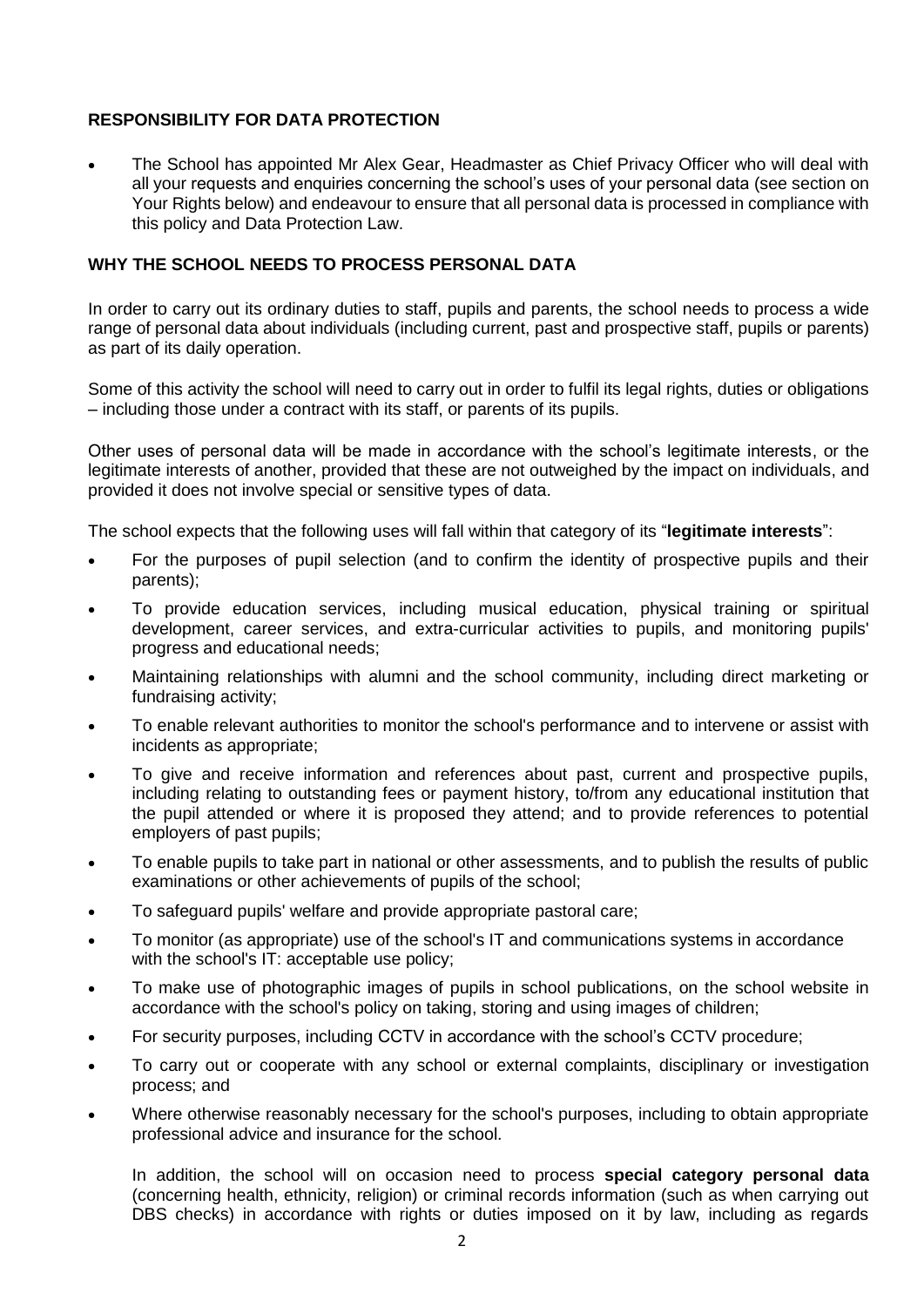safeguarding and employment, or from time to time by explicit consent where required. These reasons will include:

- To safeguard pupils' welfare and provide appropriate pastoral (and where necessary, medical) care, and to take appropriate action in the event of an emergency, incident or accident, including by disclosing details of an individual's medical condition or other relevant information where it is in the individual's interests to do so: for example for medical advice, for social protection, safeguarding, and cooperation with police or social services, for insurance purposes or to caterers or organisers of school trips who need to be made aware of dietary or medical needs;
- To provide educational services in the context of any special educational needs of a pupil;
- In connection with employment of its staff, for example DBS checks, welfare, union membership or pension plans.
- As part of any school or external complaints, disciplinary or investigation process that involves such data, for example if there are SEN, health or safeguarding elements; or
- For legal and regulatory purposes (for example child protection, diversity monitoring and health and safety) and to comply with its legal obligations and duties of care.

## **TYPES OF PERSONAL DATA PROCESSED BY THE SCHOOL**

This will include by way of example:

- names, addresses, telephone numbers, e-mail addresses and other contact details;
- car details (about those who use our car parking facilities and for assisting with transport for school trips and fixtures);
- bank details and other financial information, e.g. about parents who pay fees to the school;
- past, present and prospective pupils' academic, disciplinary, admissions and attendance records (including information about any special needs), and examination marks;
- personnel files, including in connection with academics, employment or safeguarding;
- where appropriate, information about individuals' health and welfare, and contact details for their next of kin;
- references given or received by the school about pupils, and relevant information provided by previous educational establishments and/or other professionals or organisations working with pupils;
- correspondence with and concerning staff, pupils and parents past and present; and
- images of pupils (and occasionally other individuals) engaging in school activities, and images captured by the school's CCTV system (in accordance with the school's policy on taking, storing and using images of children);

#### **HOW THE SCHOOL COLLECTS DATA**

Generally, the school receives personal data from the individual directly (including, in the case of pupils, from their parents). This may be via a form, or simply in the ordinary course of interaction or communication (such as email or written assessments).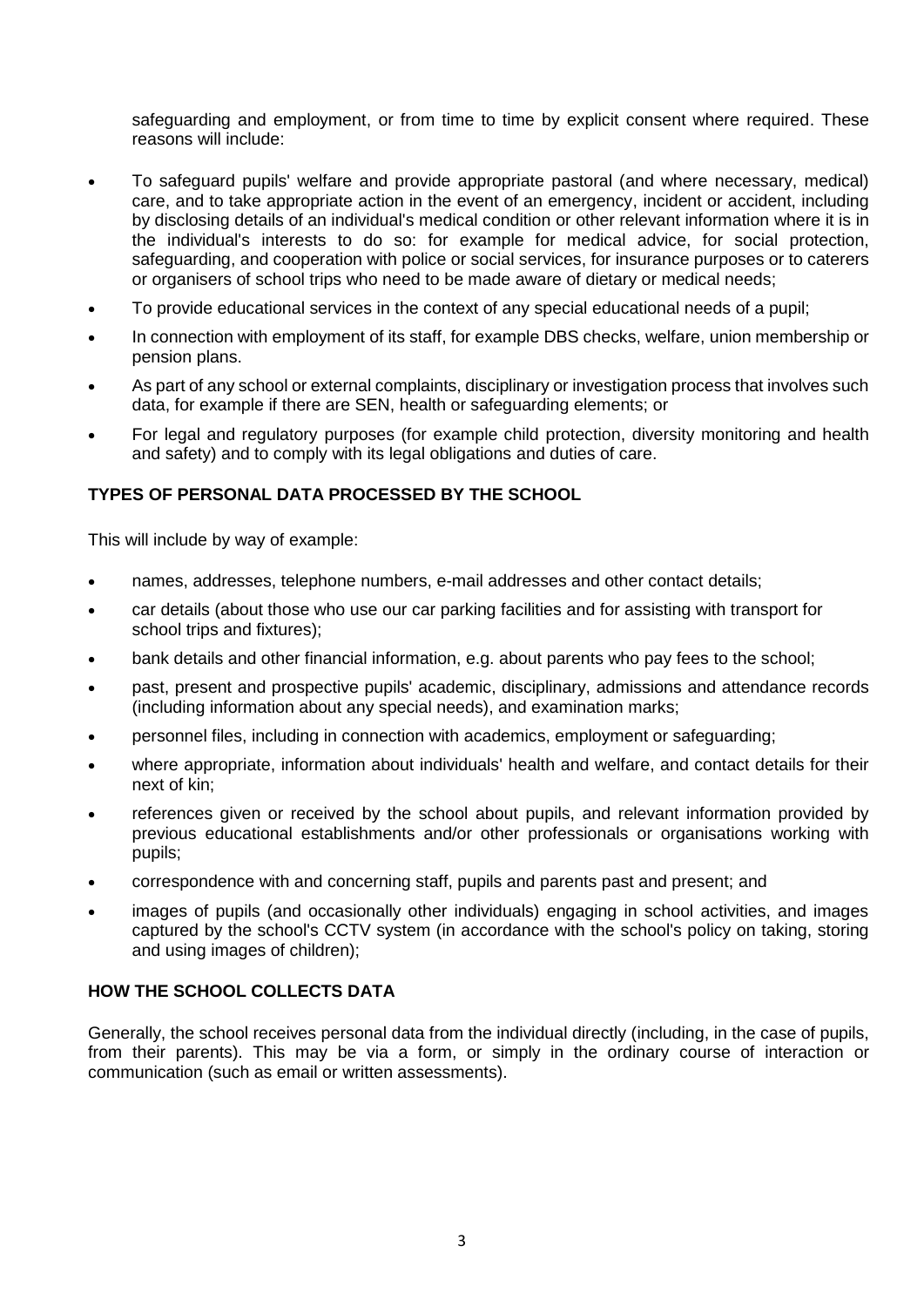## **WHO HAS ACCESS TO PERSONAL DATA AND WHO THE SCHOOL SHARES IT WITH**

Occasionally, the school will need to share personal information relating to its community with third parties, such as:

- professional advisers (e.g. lawyers, insurers, PR advisers and accountants);
- government authorities (e.g. HMRC, DfE, police or the local authority); and
- appropriate regulatory bodies e.g. the [Independent Schools Inspectorate,](https://www.isi.net/) the Charity Commission or the Information Commissioner;
- other schools that children have transferred from or to.

For the most part, personal data collected by the school will remain within the school, and will be processed by appropriate individuals only in accordance with access protocols (i.e. on a 'need to know' basis). Particularly strict rules of access apply in the context of:

- medical records held and accessed only by the school staff as appropriate]; and
- pastoral or safeguarding files.

However, a certain amount of any SEN pupil's relevant information will need to be provided to staff more widely in the context of providing the necessary care and education that the pupil requires.

Staff, pupils and parents are reminded that the school is under duties imposed by law and statutory guidance (including Keeping Children Safe in Education) to record or report incidents and concerns that arise or are reported to it, in some cases regardless of whether they are proven, if they meet a certain threshold of seriousness in their nature or regularity. This is likely to include file notes on personnel or safeguarding files, and in some cases referrals to relevant authorities such as the LADO or police. For further information about this, please view the school's Safeguarding Policy.

Finally, in accordance with Data Protection Law, some of the school's processing activity is carried out on its behalf by third parties, such as IT systems, web developers or cloud storage providers. This is always subject to contractual assurances that personal data will be kept securely and only in accordance with the school's specific directions.

## **HOW LONG WE KEEP PERSONAL DATA**

The school will retain personal data securely and only in line with how long it is necessary to keep for a legitimate and lawful reason. Typically, the legal recommendation for how long to keep ordinary staff personnel files is up to 7 years following departure from the school and pupil files up to the child's 18<sup>th</sup> year of birth. However, incident reports and safeguarding files will need to be kept much longer, in accordance with specific legal requirements.

If you have any specific queries about how our retention policy is applied, or wish to request that personal data that you no longer believe to be relevant is considered for erasure, please contact Mr Alex Gear, Headmaster. However, please bear in mind that the school will often have lawful and necessary reasons to hold on to some personal data even following such request.

A limited and reasonable amount of information will be kept for archiving purposes, for example; and even where you have requested we no longer keep in touch with you, we will need to keep a record of the fact in order to fulfil your wishes (called a "suppression record").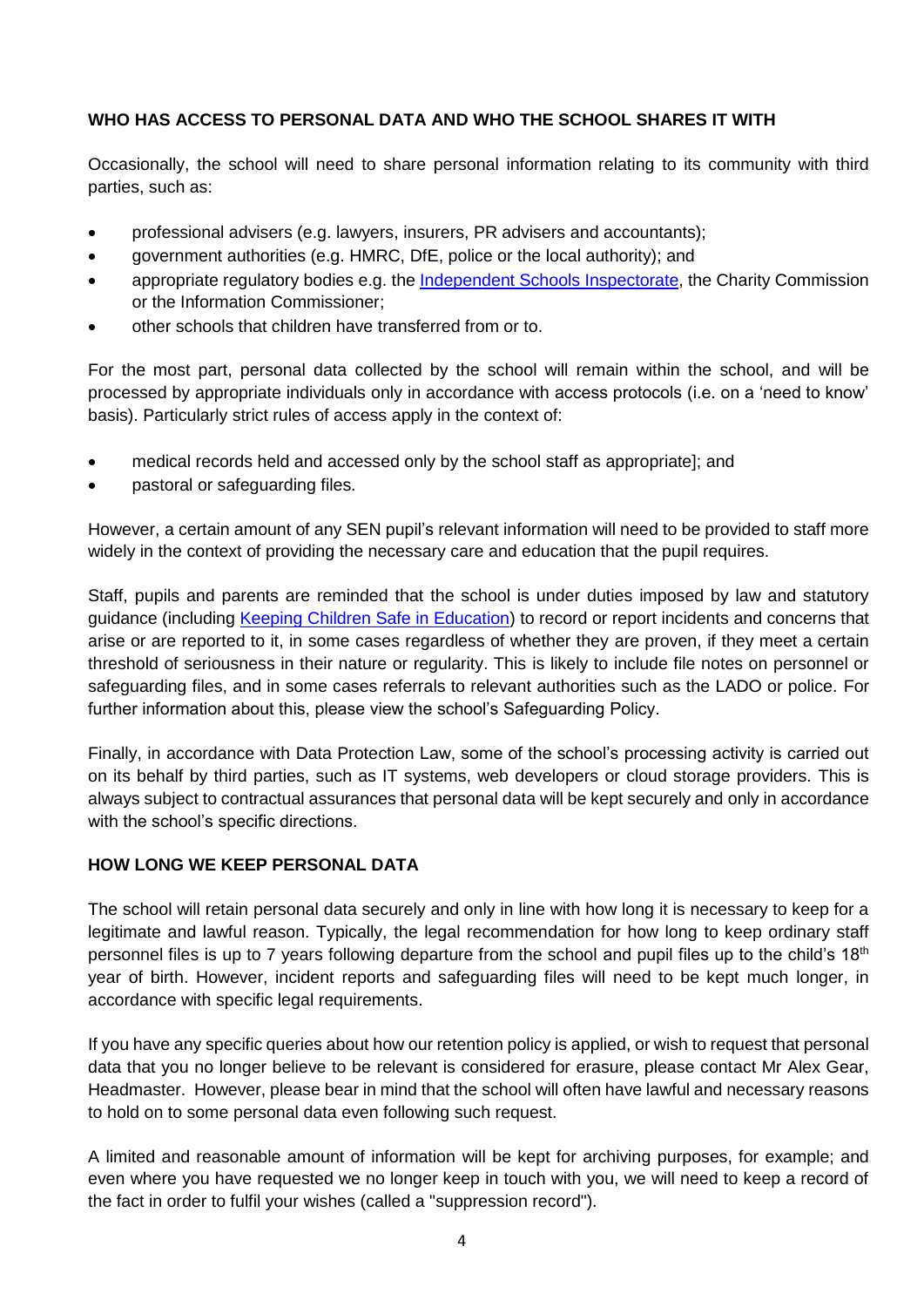## **KEEPING IN TOUCH AND SUPPORTING THE SCHOOL**

The school will use the contact details of parents, alumni (not currently relevant) and other members of the school community to keep them updated about the activities of the school, or alumni and parent events of interest, including by sending updates and newsletters, by email and by post. Unless the relevant individual objects, the school will also:

- Share personal data about parents and/or alumni, as appropriate, with organisations set up to help establish and maintain relationships with the school community, such as the PFOG (Parents and Friends Association of Oakhyrst Grange School).
- Should you wish to limit or object to any such use, or would like further information about them, please contact Mr Alex Gear, Headmaster in writing. You always have the right to withdraw consent, where given, or otherwise object to direct marketing or fundraising. However, the school is nonetheless likely to retain some of your details (not least to ensure that no more communications are sent to that particular address, email or telephone number).

#### **YOUR RIGHTS**

Rights of access, etc.

Individuals have various rights under Data Protection Law to access and understand personal data about them held by the school, and in some cases ask for it to be erased or amended or have it transferred to others, or for the school to stop processing it – but subject to certain exemptions and limitations.

Any individual wishing to access or amend their personal data, or wishing it to be transferred to another person or organisation, or who has some other objection to how their personal data is used, should put their request in writing to the Mr Alex Gear, Headmaster.

The school will endeavour to respond to any such written requests as soon as is reasonably practicable and in any event within statutory time-limits (which is one month in the case of requests for access to information).

The school will be better able to respond quickly to smaller, targeted requests for information. If the request for information is manifestly excessive or similar to previous requests, the school may ask you to reconsider, or require a proportionate fee (but only where Data Protection Law allows it).

#### Requests that cannot be fulfilled

You should be aware that the right of access is limited to your own personal data, and certain data is exempt from the right of access. This will include information which identifies other individuals (and parents need to be aware this may include their own children, in certain limited situations – please see further below), or information which is subject to legal privilege (for example legal advice given to or sought by the school, or documents prepared in connection with a legal action).

The school is also not required to disclose any pupil examination scripts (or other information consisting solely of pupil test answers), provide examination or other test marks ahead of any ordinary publication, nor share any confidential reference given by the school itself for the purposes of the education, training or employment of any individual.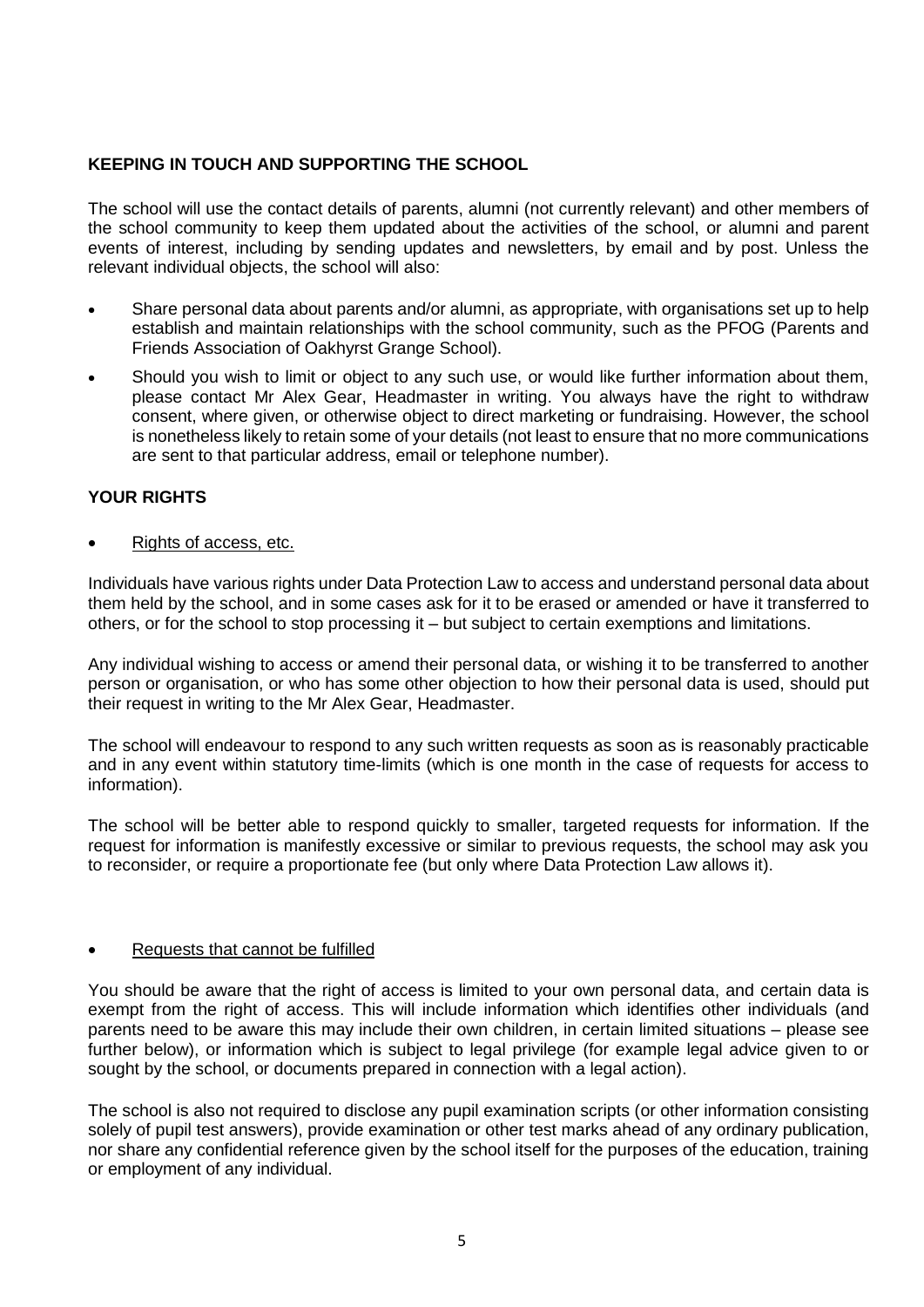You may have heard of the "right to be forgotten". However, we will sometimes have compelling reasons to refuse specific requests to amend, delete or stop processing your (or your child's) personal data: for example, a legal requirement, or where it falls within a legitimate interest identified in this Privacy Notice. All such requests will be considered on their own merits.

## Pupil requests

Pupils can make subject access requests for their own personal data, provided that, in the reasonable opinion of the school, they have sufficient maturity to understand the request they are making (see section **Whose Rights?** below). A pupil of any age may ask a parent or other representative to make a subject access request on his/her behalf.

Indeed, while a person with parental responsibility will generally be entitled to make a subject access request on behalf of younger pupils, the law still considers the information in question to be the child's: for older pupils, the parent making the request may need to evidence their child's authority for the specific request.

## Parental requests, etc.

It should be clearly understood that the rules on subject access are not the sole basis on which information requests are handled. Parents may not have a statutory right to information, but they and others will often have a legitimate interest or expectation in receiving certain information about pupils without their consent. The school may consider there are lawful grounds for sharing with or without reference to that pupil.

Parents will in general receive educational and pastoral updates about their children. [Where parents are separated, the school will [in most cases aim to provide the same information to each person with parental responsibility, but may need to factor in all the circumstances].

All information requests from, on behalf of, or concerning pupils – whether made under subject access or simply as an incidental request – will therefore be considered on a case by case basis.

## Consent

Where the school is relying on consent as a means to process personal data, any person may withdraw this consent at any time (subject to similar age considerations as above). Examples where we do rely on consent are: [certain types of uses of images, certain types of fundraising activity]. Please be aware however that the school may not be relying on consent but have another lawful reason to process the personal data in question even without your consent.

That reason will usually have been asserted under this Privacy Notice, or may otherwise exist under some form of contract or agreement with the individual (e.g. an employment or parent contract, or because a purchase of goods, services or membership of an organisation such as an alumni or parents' association has been requested).

#### Whose rights?

The rights under Data Protection Law belong to the individual to whom the data relates. However, the school will often rely on parental authority or notice for the necessary ways it processes personal data relating to pupils – for example, under the parent contract, or via a form. Parents and pupils should be aware that this is not necessarily the same as the school relying on strict consent (see section on Consent above).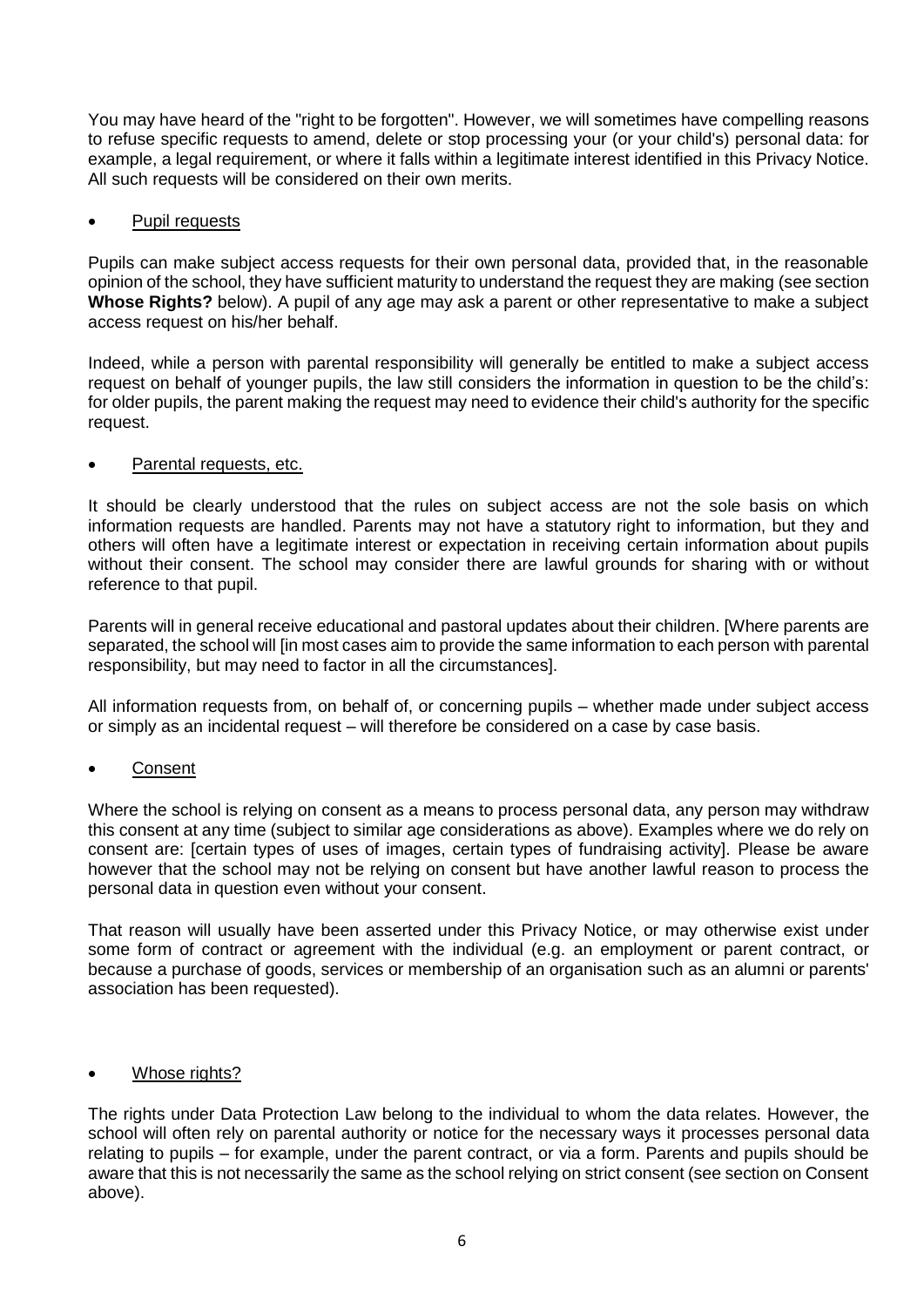Where consent is required, it may in some cases be necessary or appropriate – given the nature of the processing in question, and the pupil's age and understanding – to seek the pupil's consent. Parents should be aware that in such situations they may not be consulted, depending on the interests of the child, the parents' rights at law or under their contract, and all the circumstances.

In general, the school will assume that pupils' consent is not required for ordinary disclosure of their personal data to their parents, e.g. for the purposes of keeping parents informed about the pupil's activities, progress and behaviour, and in the interests of the pupil's welfare. That is unless, in the school's opinion, there is a good reason to do otherwise.

However, where a pupil seeks to raise concerns confidentially with a member of staff and expressly withholds their agreement to their personal data being disclosed to their parents, the school may be under an obligation to maintain confidentiality unless, in the school's opinion, there is a good reason to do otherwise; for example where the school believes disclosure will be in the best interests of the pupil or other pupils, or if required by law.

Pupils are required to respect the personal data and privacy of others, and to comply with the school's IT: acceptable use policy and the school rules. [Staff are under professional duties to do the same covered under the relevant staff policy]

## **DATA ACCURACY AND SECURITY**

The school will endeavour to ensure that all personal data held in relation to an individual is as up to date and accurate as possible. Individuals must please notify the Mr Alex Gear, Headmaster of any significant changes to important information, such as contact details, held about them.

An individual has the right to request that any out-of-date, irrelevant or inaccurate or information about them is erased or corrected (subject to certain exemptions and limitations under Data Protection Law): please see above for details of why the school may need to process your data, of who you may contact if you disagree.

The school will take appropriate technical and organisational steps to ensure the security of personal data about individuals, including policies around use of technology and devices, and access to school systems. All staff and governors will be made aware of this policy and their duties under Data Protection Law and receive relevant training.

#### **THIS POLICY**

The school will update this Privacy Policy on a bi-annual basis in keeping with our policy review procedures. Any substantial changes that affect your rights will be provided to you directly as far as is reasonably practicable.